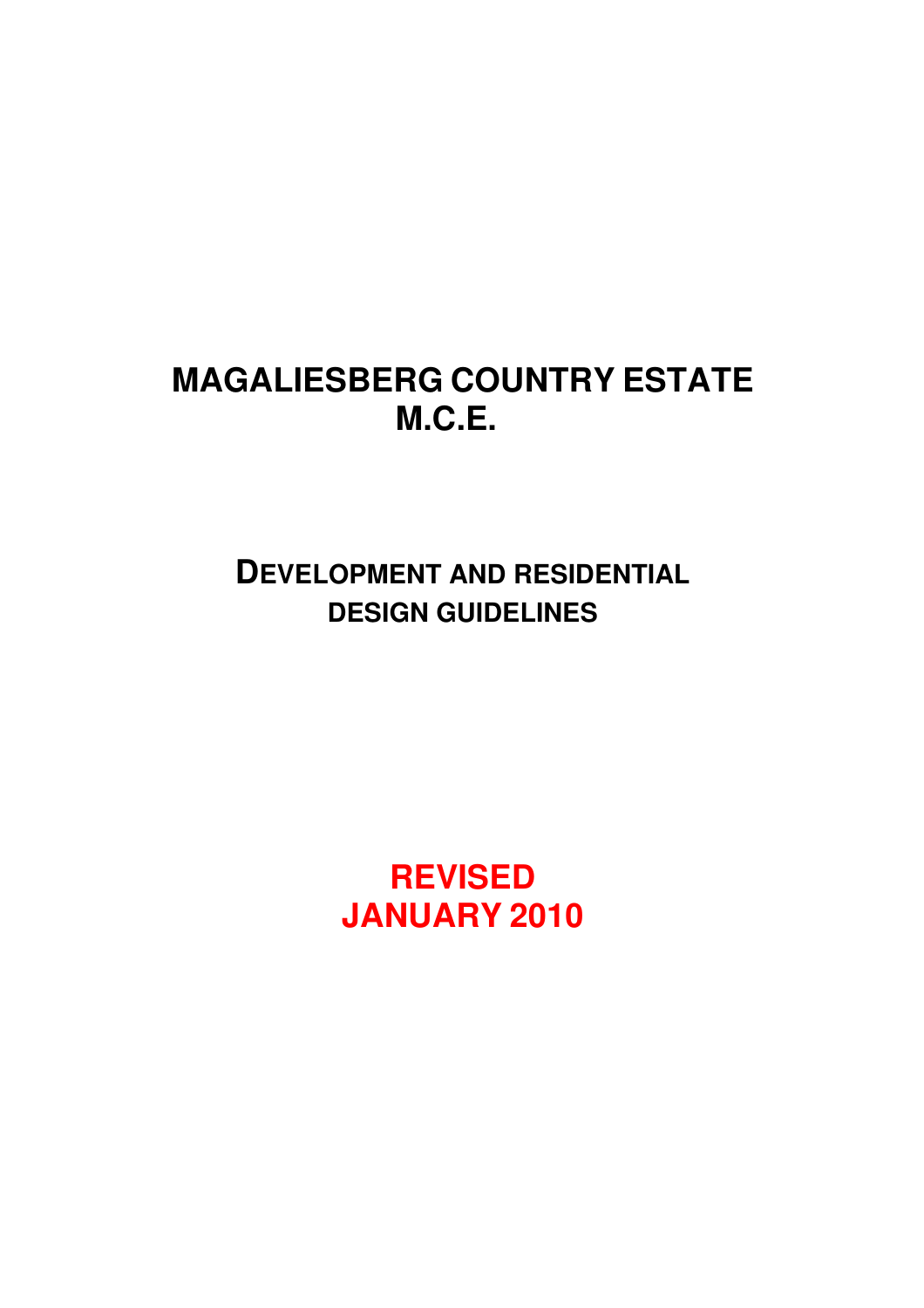# **DEVELOPMENT AND RESIDENTIAL DESIGN GUIDELINES FOR THE MAGALIESBERG COUNTRY ESTATE**

### **GENERAL RULES**

The Estate is situated on the northern slope of the environmentally sensitive Magaliesberg which is a natural asset to the development.

Please refer to the environmental and landscape guidelines under a separate downment. No indigenous trees are to be removed without the written recommendations of the architect / landscape architect for approval by the developer / P.O.A The purpose of these design guidelines is to encourage individual creativity while ensuring that the overall development around this green area harmonises to create a balanced lifestyle for all residents.

The design of the dwelling unit and the entire stand should show sensitivity to the existing natural features, flora and topography. Permission is to be granted before any existing trees are removed and all existing trees are to be shown on the site plan.

The construction of a dwelling should be completed within three years from the date of first transfer from developer to stand owner. The P.O.A in its sole discretion will have the right to enforce a penalty levy of (omit – of R30 000, 00 for non-adherence to this clause.) not more than double the levy amount that is applicable from time to time.

Elevational treatment of all buildings must conform to good architecture so as not to interfere with or detract from the general amenity and appearance of the neighbourhood.

These guidelines will be enforced by the Developer, through the Property Owners Association (POA) and membership of the POA is compulsory in terms of the Title Deed.

These guidelines may be altered by the P.O.A from time to time according to their articles and rules in terms of its MEMORANDUM OF ASSOCIATION.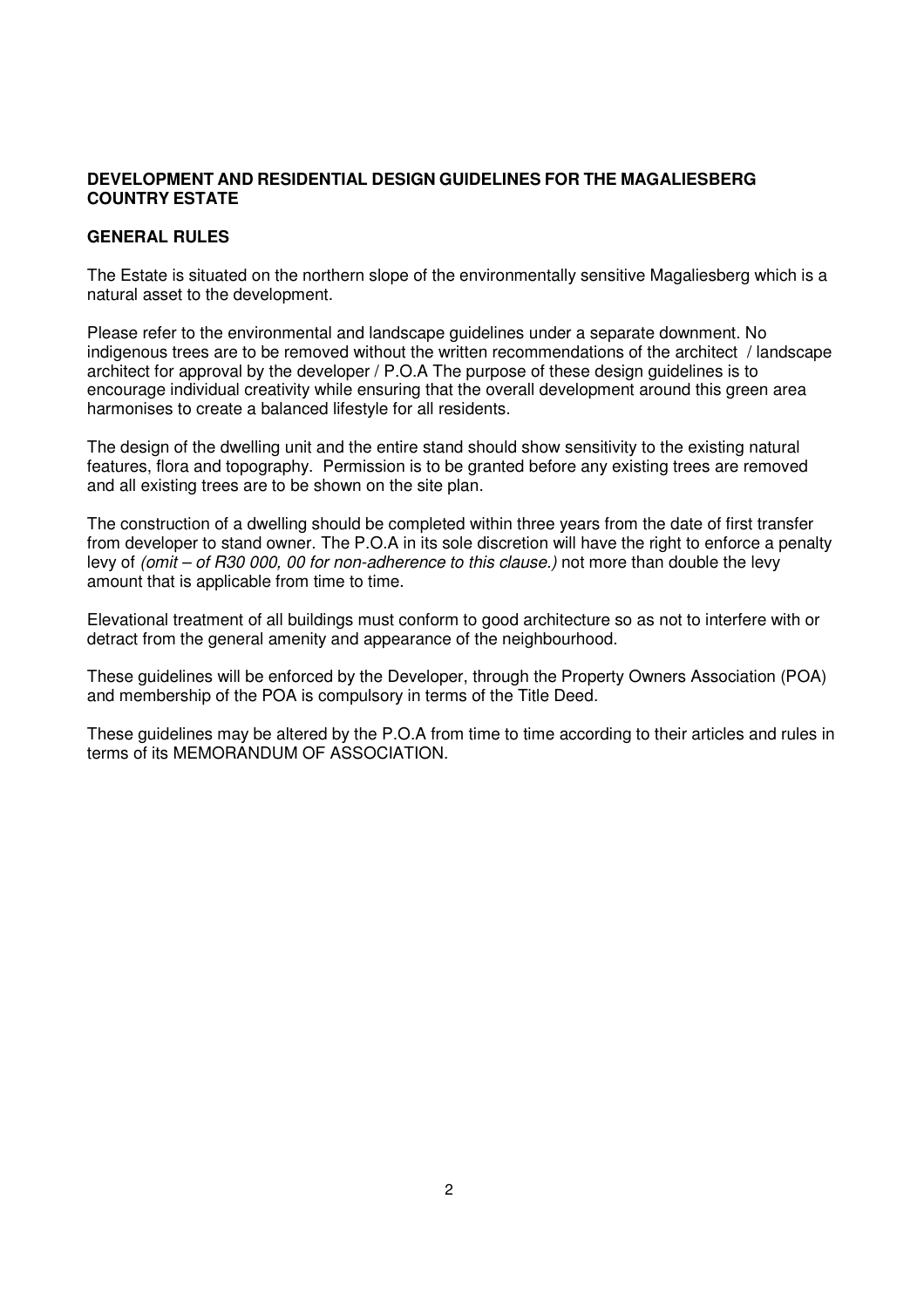### **1. TOWN PLANNING CONTROLS**

• NB: Read also with STATEMENT OF CONDITIONS OF TOWNSHIP ESTABLISHMENT (Town planner – Tino Ferero and Sons – tel: (012) 546 8683)

## **Use Zone 1: Residential 1**

| Maximum Coverage: | $50\%$                   |          | NE |
|-------------------|--------------------------|----------|----|
| Maximum Height:   | 2 Storeys                |          | he |
| Building Lines:   | <b>Street Boundary:</b>  | 5 metres | ce |
|                   | <b>Other Boundaries:</b> | 2 metres | se |

B: Other zonings (i.e. duet erven) ights and building lines apply to rtain erven in Ext. 37 and  $40$ e conditions of establishment

The first floor must not exceed 80% of the ground floor.

The following will apply for single storey garages and outbuildings on condition of pre-approval by the P.O.A before submittal to Council of building plans: (Note that the necessary approval must still be obtained from Council).

> Street Boundary: 3 metres One Side Boundary: 0 metres if conditions of Title are also adhered to.

Purposes for which the erf may be used only with the special consent of the municipality subject to the provisions of the Town Planning Scheme after reference to the P.O.A: Home Office, Household Enterprises.

# **2. TREATMENT OF STAND BOUNDARIES**

It is appreciated that the diverse nature of single residential neighbourhoods will lead to a variety of treatment to the street boundary. Every effort should be made to avoid high solid walls along streets. No wire fencing will be allowed.

#### **2.1 Street Boundary**

Wall finishes must be similar to that used on the dwelling. Solid walls, not higher than 1,8m, must not be more than 25% of the street boundary. Should a palisade type fence be used it should be used in conjunction with brick pillars. Maximum height of 1,2m for wall and palisade, except for 25%, which may be 1,8m.

#### **2.2 Side Space**

The side walls between properties may be a maximum of 1,8m high over the extent of the boundary. Side boundary walls onto green park areas are to be reduced to 1,2m in height over the last 2m to the boundary.

**\*NB** Side boundary walls must have neatly finished face brick maintenance free finish to the outside and finishes to match the house on the inside.

### **2.3 Boundary Fencing To The Green (Park) Areas**

Ideally the boundary walls between stands and the green area should be totally unfenced and open.

A palisade type fence with a maximum height of 1200mm height will be permitted and the colour must be forest green. Planting in front of the fence is encouraged.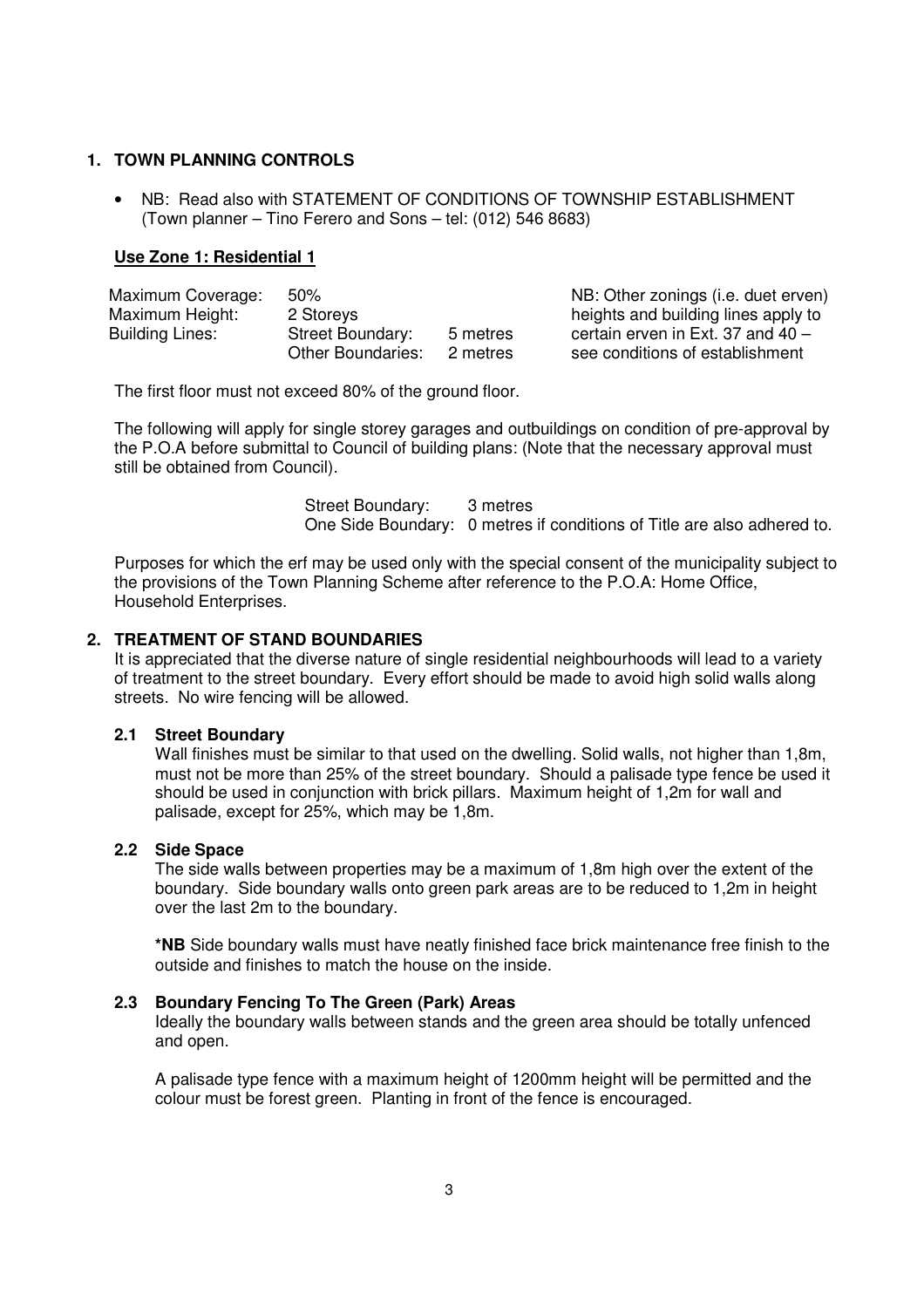# **2.4 General**

If solid walling is required to enhance the privacy of certain parts of the property (for example to screen the swimming pool from the street), then such walling should be as low as possible. If a solid wall with maximum height of 1,8m is unavoidable, a stepped-back or articulated wall is considered less detrimental to the streetscape.

The conditions for a street boundary wall still must be adhered to.

# **3. BUILDING DESIGN GUIDELINES**

- 3.1 All building plans must be submitted for approval to the Controlling Architects KWP Architects for recommendation for approval by the Developer / P.O.A.
- 3.2 All external finishes and colours should be specified, and colour samples may be requested. Natural earthy colours are encouraged. Bright colours cannot be used without special consent.
- 3.3 The privacy of surrounding properties should be considered. As a general rule windows or balconies on the upper story should not overlook the living space of the adjacent dwelling. **\*NB Special consent for all balconies must be obtained from neighbours before plans are submitted to KWP for recommendation. Plans as well as interpartite forms must be signed and handed in.**
- 3.4 No staff accommodation should be nearer to the street than the main building unless contained under the same roof or integrated into the overall design.
- 3.5 Staff accommodation and kitchen areas should open onto screened yards or patios.
- 3.6 Out-buildings and additions should match the original building design in style, elevation and material usage. No flat roofed carports will be permitted.
- 3.7 Yard and screen walls maximum 1,8m high, should compliment the basic materials of the building.
- 3.8 No garden sheds, wendy houses, dog kennels, caravans, boats or trailers are to be visible from the road or green area.
- 3.9 Shade netting may not be used.
- 3.10 Solar heating panels, if used should be incorporated into the building and form part of the basic structure and should be clearly shown and annotated on the approval drawings.
- 3.11 Airconditioning units and pool pumps must not be audible and visually disturbing from adjoining properties. Their positions must be clearly marked on submittal drawings to KWP Architects.
- 3.12 Position of DSTV dish to be indicated on plan and elevation.
- 3.13 No deviations from the approved drawings will be permitted unless the deviation is re submitted and approved in writing prior to construction.
- 3.14 No dwelling may be smaller than  $200m^2$  excluding garages and outbuildings.
	- 3.15 No visible pipes will be allowed on the outside of elevations. All pipes must be concealed in ducts integrated into the design.
	- 3.16 Extent of paving, to match the finishes of the house must be shown on the site plan, the Width of the driveway at the junction with the street must not exceed 6m and must extend up to the street kerb.
	- 3.17 Only indigenous trees and shrubs will be allowed to be planted. **\*NB See also Landscaping Guidelines.** No exotic palm trees, Kikuyu or Quickgrasses will be allowed.
	- 3.18 No one unit of a duet unit may be smaller than 150 $m^2$  excluding garages and outbuildings. The two units of a duet on each erf must be designed as one aesthetic building (i.e.both units to the same style) and be aesthetically pleasing in appearance. Maximum height of 2 storeys also applicable. (This clause 3.16 March 2006 – read also with statement of Conditions of Township Establishment).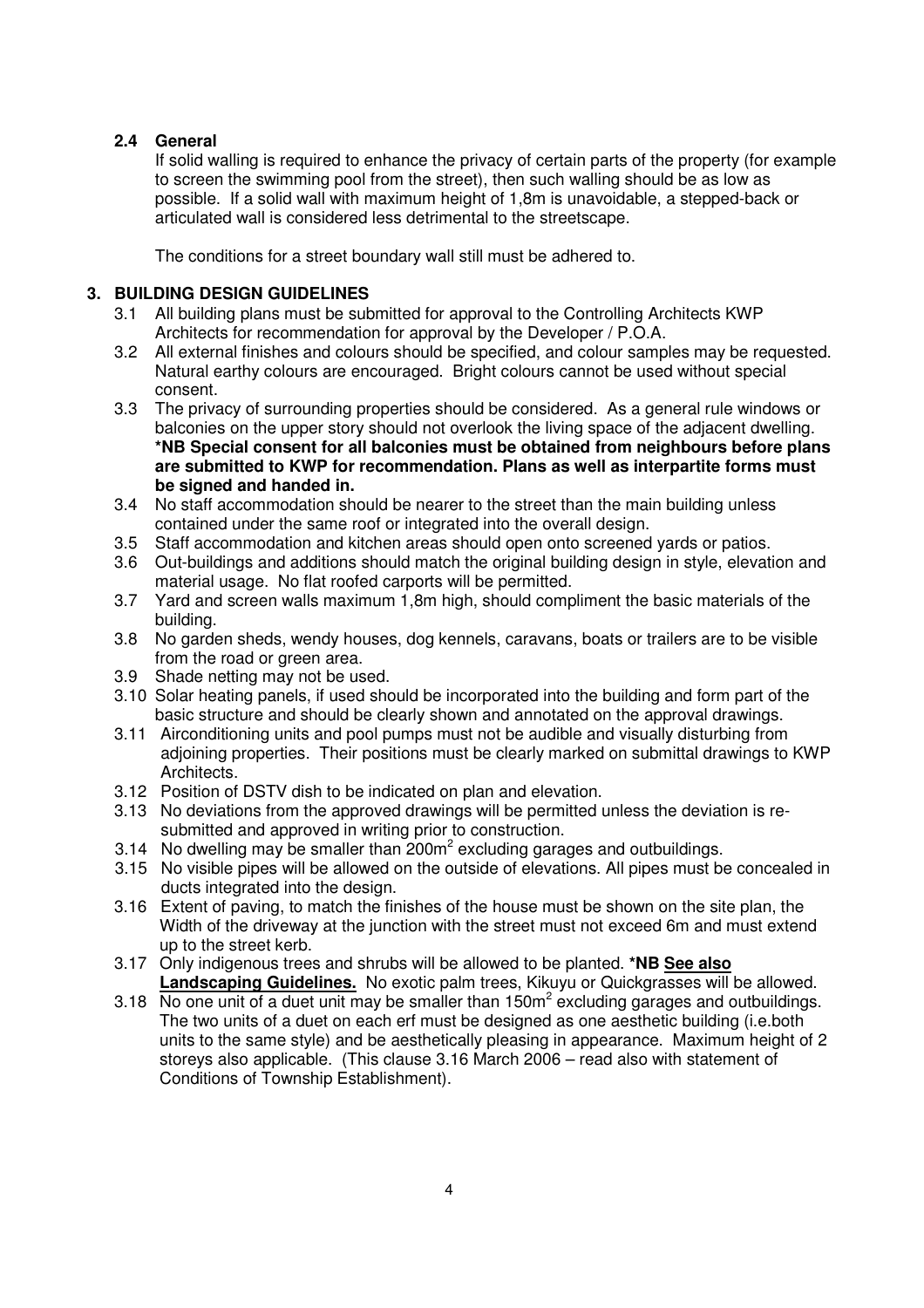# **4. APPROVED BUILDING MATERIALS**

# **4.1 Roof coverings**

Main roofs in general will have a pitch of 17½° or more.

- 4.1.1 Profiled metal sheeting pre-painted / coated (eg. Chromadek).
- 4.1.2 Concrete roof tiles.
- 4.1.3 Thatch roofing thatch will only be allowed with plastered or stonewalls and not with facebrick.
- 4.1.4 Slate roofs
- 4.1.5 Flat concrete roofs waterproofing to be non-reflective, only minimal portions will be allowed. No completely flat roofs will be allowed.
- 4.1.6 No galvanized gutters and rain pipes will be permitted.
- 4.1.7 Lean-to's and temporary carports or patent type shadenetting structures will not be permitted.

# **4.2 Walls**

- 4.2.1 External masonry walls shall be 230mm brick finish. Plaster and painted walls will be permitted but colours in ranges of earthly colours, are to be submitted for approval. The approval of the P.O.A should be obtained for the use of any material other than conventional bricks and mortar.
- 4.2.2 Pre-cast concrete boundary walls will not be permitted and any face brick or plastered boundary walls must be completed on both sides of the wall.
- 4.2.3 Razor wire, security spikes or similar features will not be allowed.

# **4.3 Windows**

- 4.3.1 In general windows shall form individual openings in a dominant wall.
- 4.3.2 Traditional shutters or louvres are encouraged.
- 4.3.3 External burglar bars will not be permitted.

# **4.4 Doors**

No "Trellidoor" type expanding security doors will be permitted externally. Garage doors shall be painted an approved colour or natural timber finish.

# **5. CONSTRUCTION ACTIVITIES**

- 5.1 All building materials are to be stored within the site boundary, no material is to be off-loaded onto the road or road reserve.
- 5.2 No workmen will be permitted on the site between the hours of 18h00 and 06h00.
- 5.3 All contractors will be required to provide screened ablution facilities for the workmen and sub-contractors under his control to the satisfaction of the Council.
- 5.4 Construction hours are restricted to between 06h00 and 18h00, Monday to Friday and 07h00 to 14h00 on Saturdays. No construction activity is to take place on Public Holidays or Sundays.
- 5.5 Fines may be levied from time to time by the P.O.A for contractors and delivery vehicles who spill material en-route, damage roadways and kerbs, stain tarmac and generally create nuisance within the estate.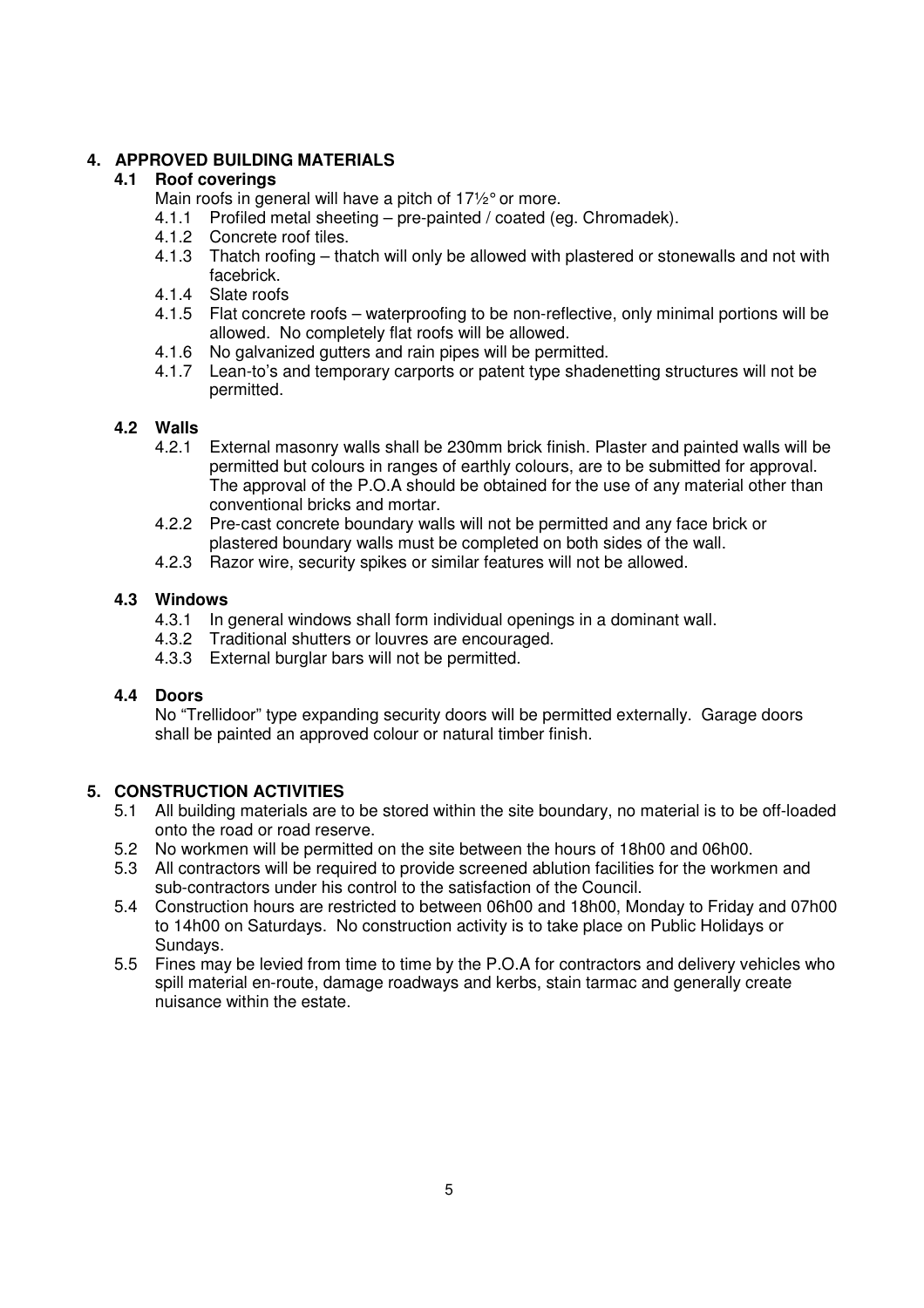# **6. PROCEDURE FOR THE APPROVAL OF BUILDING PLANS**

- 6.1 Building plans by registered architects or registered technologists only, together with R 990, 00 or R2 000, 00 approval fees respectively, must be submitted to the Controlling Architects, KWP Architects tel: (012) 343 9141, appointed by the Developer / P.O.A for consideration and recommendation for approval of the plans by the Developer prior to submission to Council. (These fees will escalate annually by 10%) Proof of registration may be requested.
- 6.2 One additional coloured copy of the final building plan submission must be submitted, which will be kept for record purposes by the P.O.A.
- 6.3 A sidewalk and kerb deposit of R2000, 00 is to be paid simultaneously with the submittal of plans to the P.O.A. prior to start of construction for damage to public property. Plans will not be finally approved before this deposit has been paid (See also 6.5)
- 6.4 **\*NB A signed copy of these guidelines by the owner of the erf is to be submitted with the building plan.**
- 6.5 Rules:
	- 6.5.1 Notwithstanding the fact that the building plans may comply with all the above, the approval or rejection of such plans shall be at the sole discretion of the Developer / P.O.A.
	- 6.5.2 Nothing in the above will be construed as permitting the contravention of the Conditions of Title to any erf of any by-laws or regulations of the Local Authority.
	- 6.5.3 Every effort will be made to ensure that standards are observed by all stand owners. However, the right to final approval of building plans ultimately vests in the Local Authority and no assurance can be given to individual owners that the above standard will be adopted throughout the township.
- 6.6 The deposit amount of R2000, 00 must be paid over to the Magaliesberg Country Estate P.O.A before plan approval. This amount will be held in a trust (free of interest) by the P.O.A until completion of the buildings and improvements have been achieved.
- 6.7 The payment of R 990, 00 or R2 000, 00 respectively must accompany the building plans to cover costs of the Controlling Architects, KWP Architects, employed by the P.O.A to recommend the plans for approval by the Developer / P.O.A
- 6.8 The following items must be clearly shown on the plans:
	- site area
	- area of dwelling including patios and outbuildings:
	- coverage (%), FAR and height:
	- building lines;
	- all external finishes including a colour specification;
	- boundary wall / fence details including elevations;
	- drainage and how it is concealed;
	- layout of driveway
	- washing / yard areas and screen walls
	- servitudes.
- 6.9 A deposit amount of R5000, 00 must be paid over to the P.O.A. before building operations commence, by the builder contractor.

 This amount will be held in trust (free of interest) by the P.O.A. until the completion of building operations and a Practical Completion Certificate has been signed by the registered owner and counter signed for and on behalf of the P.O.A.